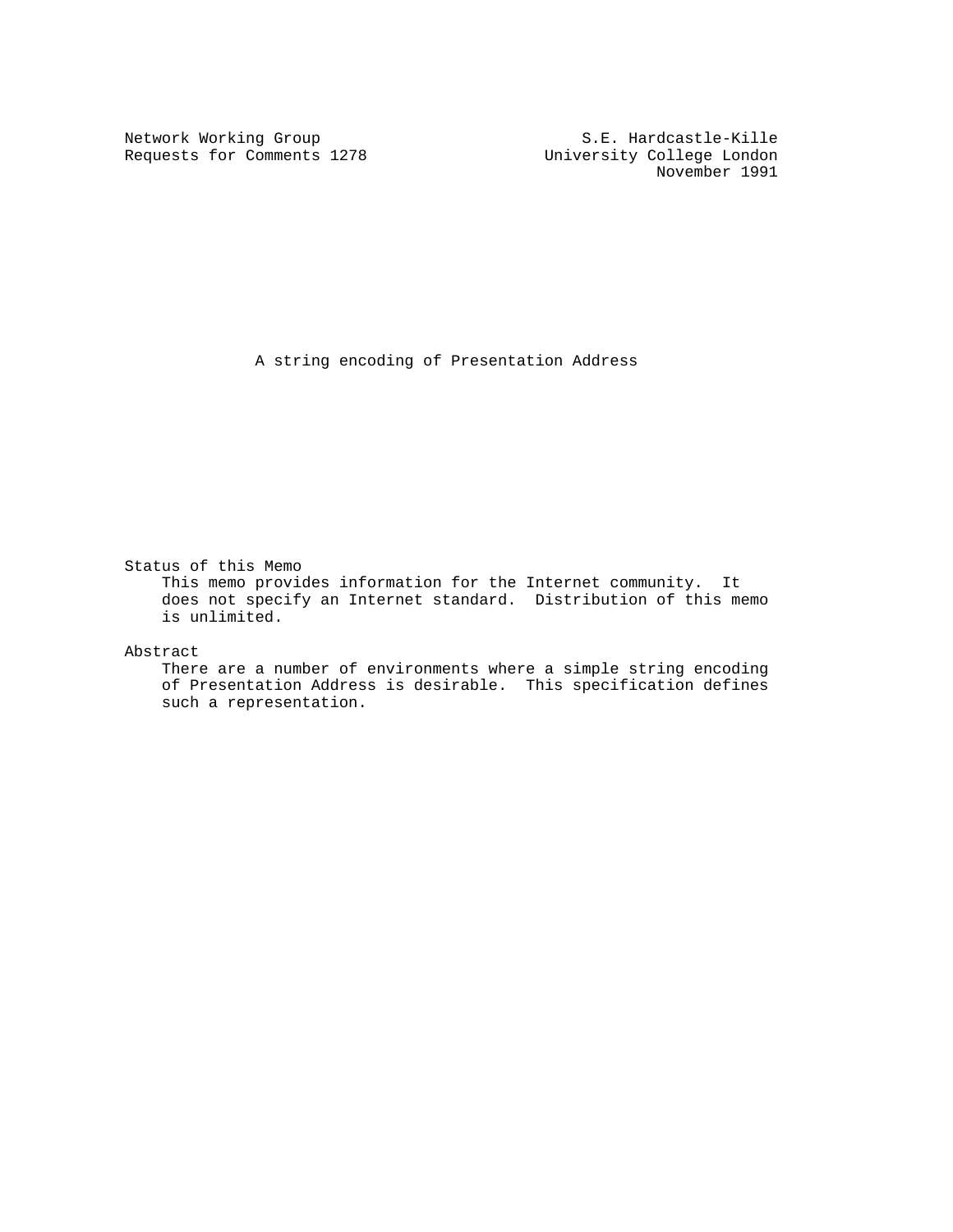## 1 Introduction

OSI Application Entities use presentation addresses to address other Application Entities. The model for this is defined in [ISO87b]. Presentation addresses are stored in the OSI Directory using an ASN.1 representation defined by the OSI Directory [CCI88]. Logically, a presentation address consists of:

- o A presentation selector
- o A session selector
- o A transport selector
- o A set of network addresses

The selectors are all octet strings, but often have IA5 character representations. The format of network addresses is defined in [ISO87a].

There is a need to represent presentation addresses as strings in a number of different contexts. This Internet Draft defines a format for use on the Internet. It is for display to human users, and its use is recommended whenever this needs to be done. Typically, this will be for system managers rather than for end users. It is not intended for internal storage.

This Internet Draft was originally published as UCL Research Note RN/89/14 [Kil89]. It was agreed as a unified syntax for the THORN and ISODE projects. It is used throughout ISODE. Christian Huitema of Inria and Marshall Rose of PSI Inc. gave much useful input to this document.

2 Requirements

The main requirements are:

- o Must be able to specify any legal value.
- o Should be clean in the common case of the presentation address containing network addresses and no selectors.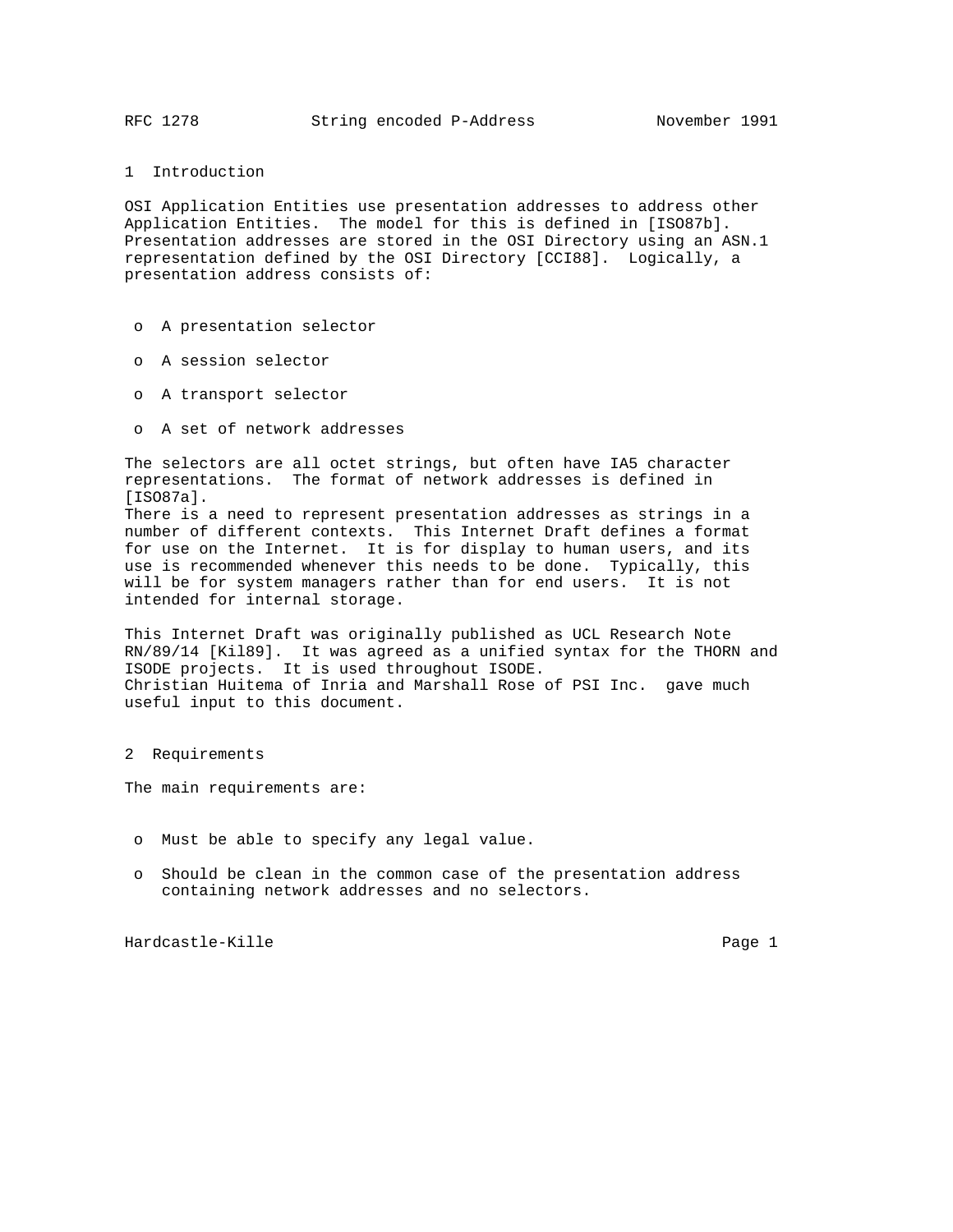- o Must deal with selectors in the following encodings:
	- $--$  IA5
	- -- Decimal digits encoded as IA5 (this is the most common syntax in Europe, as it is required by X.400(84) and should receive a straightforward encoding)
	- -- Numeric encoded as a 16 bit unsigned integer (US GOSIP). This is mapped onto two octets, with the first octet being the high order byte of the integer.
	- -- General Hexadecimal
- o Should give special encodings for the ad hoc encoding proposed in ''An interim approach to use of Network Addresses'' [HK91].
	- -- X.25(80) Networks
	- -- TCP/IP Networks
- o Should be extensible for additional forms.
- o Should provide a reasonably compact representation .
- 3 Format

The\_BNF\_is\_given\_in\_figure\_1.\_\_\_\_\_\_\_\_\_\_\_\_\_\_\_\_\_\_\_\_\_\_\_\_\_\_\_\_\_\_\_\_\_\_\_\_\_\_\_\_\_\_

```
\langle \text{digit} \rangle ::= [0-9]\text{cother} > : := [0-9a-zA-Z+-.]<domainchar> ::= [0-9a-zA-Z-.]
\texttt{checkdigit} ::= [0-9a-fA-F]<hexoctet> ::= <hexdigit> <hexdigit>
<decimaloctet> ::= <digit> | <digit> <digit>
                         | <digit> <digit> <digit>
<digitstring> ::= <digit> <digitstring> 10
                         | <digit>
<otherstring> ::= <other> <otherstring>
                         | <other>
```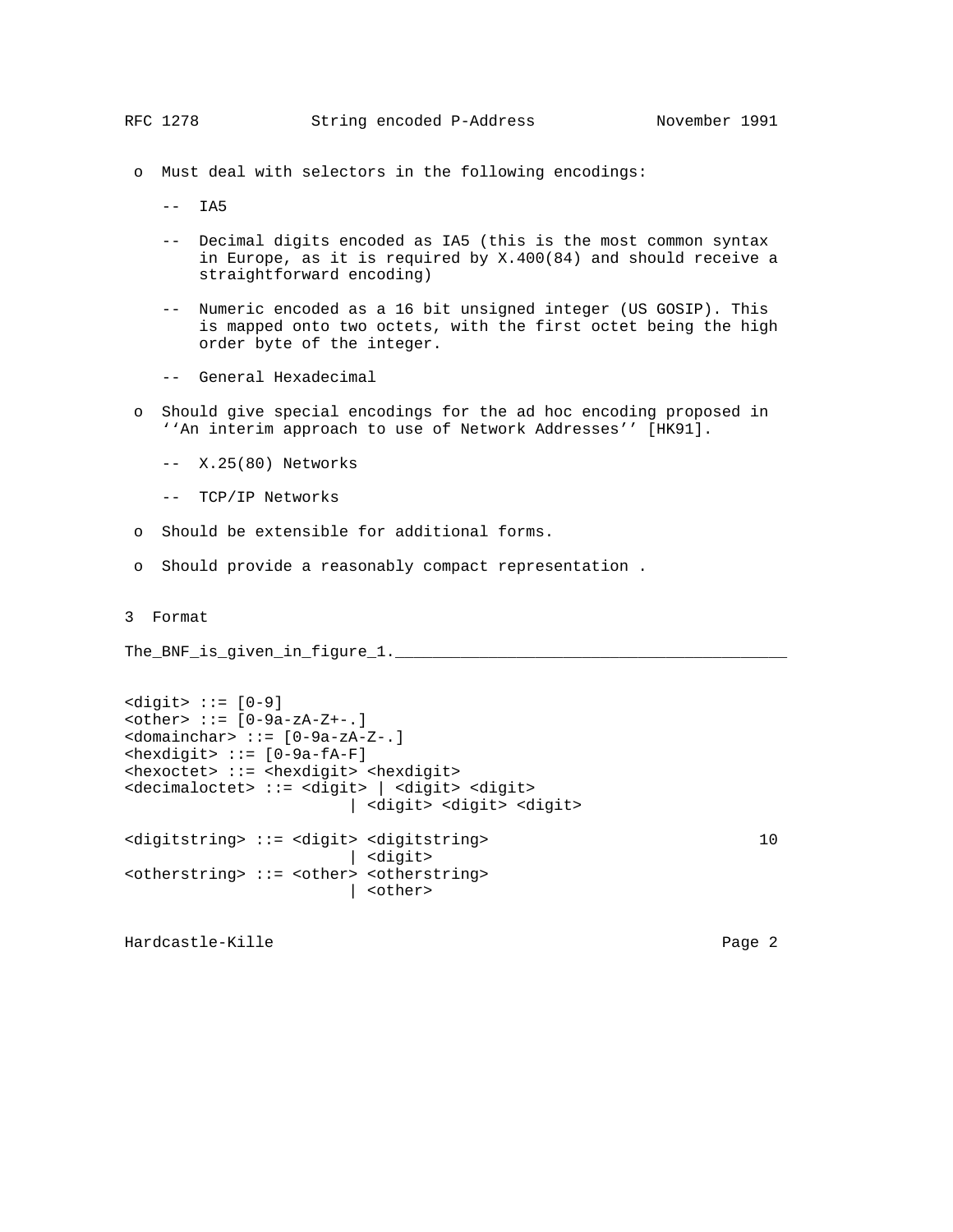```
RFC 1278 String encoded P-Address November 1991
<domainstring> ::= <domainchar> <otherstring>
                     | <domainchar>
<hexstring> ::= <hexoctet> <hexstring> | <hexoctet>
<dotstring> ::= <decimaloctet> "." <dotstring>
              | <decimaloctet> "." <decimaloctet>
20<dothexstring> ::= <dotstring> | <hexstring>
<presentation-address> ::=
             [[[ <psel> "/" ] <ssel> "/" ] <tsel> "/" ]
              <network-address-list>
<network-address-list> ::= <network-address> "_" <network-address-list>30
                        | <network-address>
<psel> ::= <selector>
<ssel> ::= <selector>
<tsel> ::= <selector>
<selector> ::= '"' <otherstring> '"' -- IA5
                                       -- For chars not in this
                                     -- string use hex<br>-- US GOSIP
 | "#" <digitstring> -- US GOSIP 40
| "'" <hexstring> "'H" -- Hex
               "#" <uryrcscring> "'H" -- Hex<br>"'" <hexstring> "'H" -- Hex<br>"" -- Empty but present
<network-address> ::= "NS" "+" <dothexstring>
                             -- Concrete Binary Representation
                             -- This is the compact encoding
        | <afi> "+" <idi> [ "+" <dsp> ]
                            -- A user oriented form
        | <idp> "+" <hexstring>
                            -- ISO 8348 Compatability 50
<idp> ::= <digitstring> -
<dsp> ::= | "d" <digitstring> -- Abstract Decimal
 | "x" <dothexstring> -- Abstract Binary
 | "l" <otherstring> -- IA5: local form only
Hardcastle-Kille Page 3
```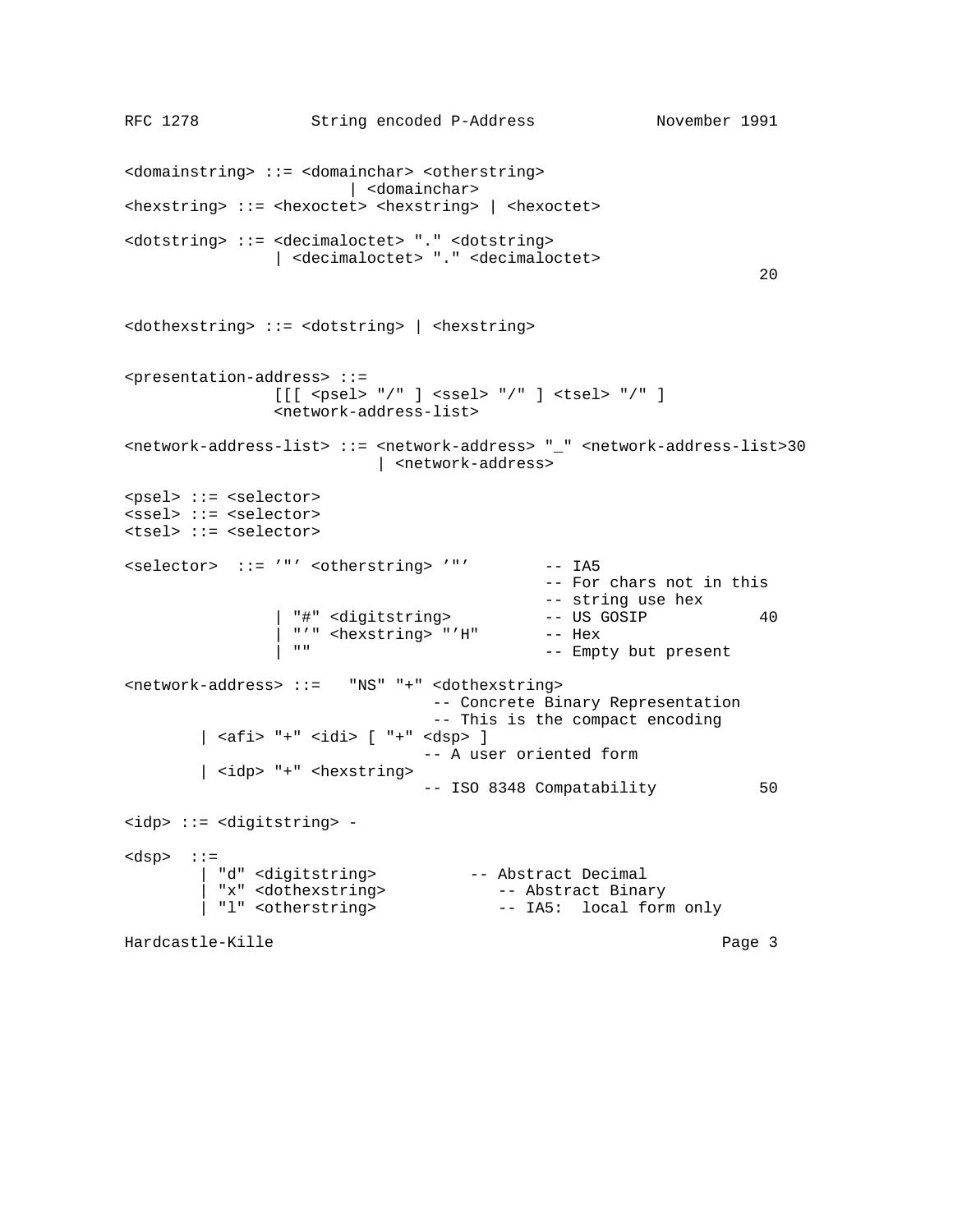```
RFC 1278 String encoded P-Address November 1991
        | "RFC-1006" "+" <prefix> "+" <ip>
         [ "+" <port> [ "+" <tset> ]]
        | "X.25(80)" "+" <prefix> "+" <dte> 60
         [ "+" <cudf-or-pid> "+" <hexstring> ]
       | "ECMA-117-Binary" "+" <hexstring> "+" <hexstring>
         "+" <hexstring>
       | "ECMA-117-Decimal" "+" <digitstring> "+"
         <digitstring> "+" <digitstring>
<idi> ::= <digitstring>
<afi> ::= "X121" | "DCC" | "TELEX" | "PSTN" | "ISDN"
 | "ICD" | "LOCAL"
 70
<prefix> ::= <digit> <digit>
<ip> ::= <domainstring>
                    -- dotted decimal form (e.g., 10.0.0.6)
                    -- or domain (e.g., twg.com)
<port> ::= <digitstring>
<tset> ::= <digitstring>
<dte> ::= <digitstring>
<cudf-or-pid> ::= "CUDF" | "PID" 80
```

```
________________________Figure_1:__String_BNF__________________________
```
Four examples:

"256"/NS+a433bb93c1\_NS+aa3106

#63/#41/#12/X121+234219200300

'3a'H/TELEX+00728722+X.25(80)+02+00002340555+CUDF+"892796"

TELEX+00728722+RFC-1006+03+10.0.0.6

Note that the RFC 1006 encoding permits use of either a DNS Domain Name or an IP address. The former is primarily for ease of entry. If this DNS Domain Name maps onto multiple IP addresses, then multiple network addresses should be generated. The DNS Domain Name form is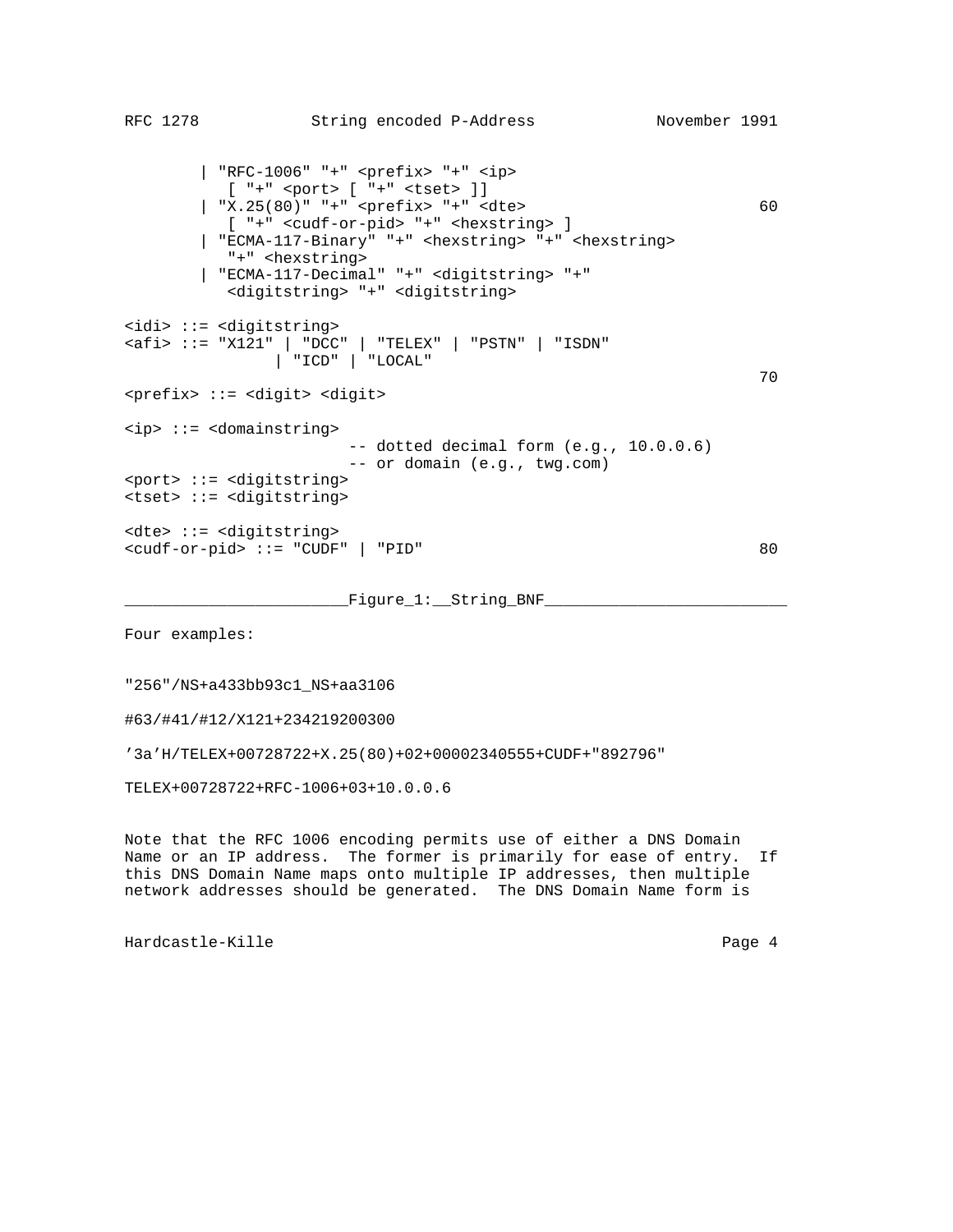for convenient input. When mapping from an encoded address to string form, the IP address form should always be used.

#### 4 Encoding

Selectors are represented in a manner which can be easily encoded. In the NS notation, the concrete binary form of network address is given. Otherwise, this string notation provides a mechanism for representing the Abstract Syntax of a Network Address. This must be encoded according to Addendum 2 of ISO 8348 [ISO87a].

5 Macros

There are often common addresses, for which a cleaner representation is desired. This is achieved by use of Macros. If a <network-address> can be parsed as:

 $\left\{\text{otherwise}\right\}$  =" \*( any )

Then the leading string is taken as a Macro, which is substituted. This may be applied recursively. When presenting Network Address to humans, the longest available substitution should be used. For example:

|  | Macro   Value            |
|--|--------------------------|
|  | UK.AC   DCC+826+d110000  |
|  | $\verb Leeds /UK.AC=120$ |

Then ''Leeds=22'' would be expanded to ''DCC+826+d11000012022''.

6 Standard Macros

No Macros should ever be relied on. However, the following are suggested as standard.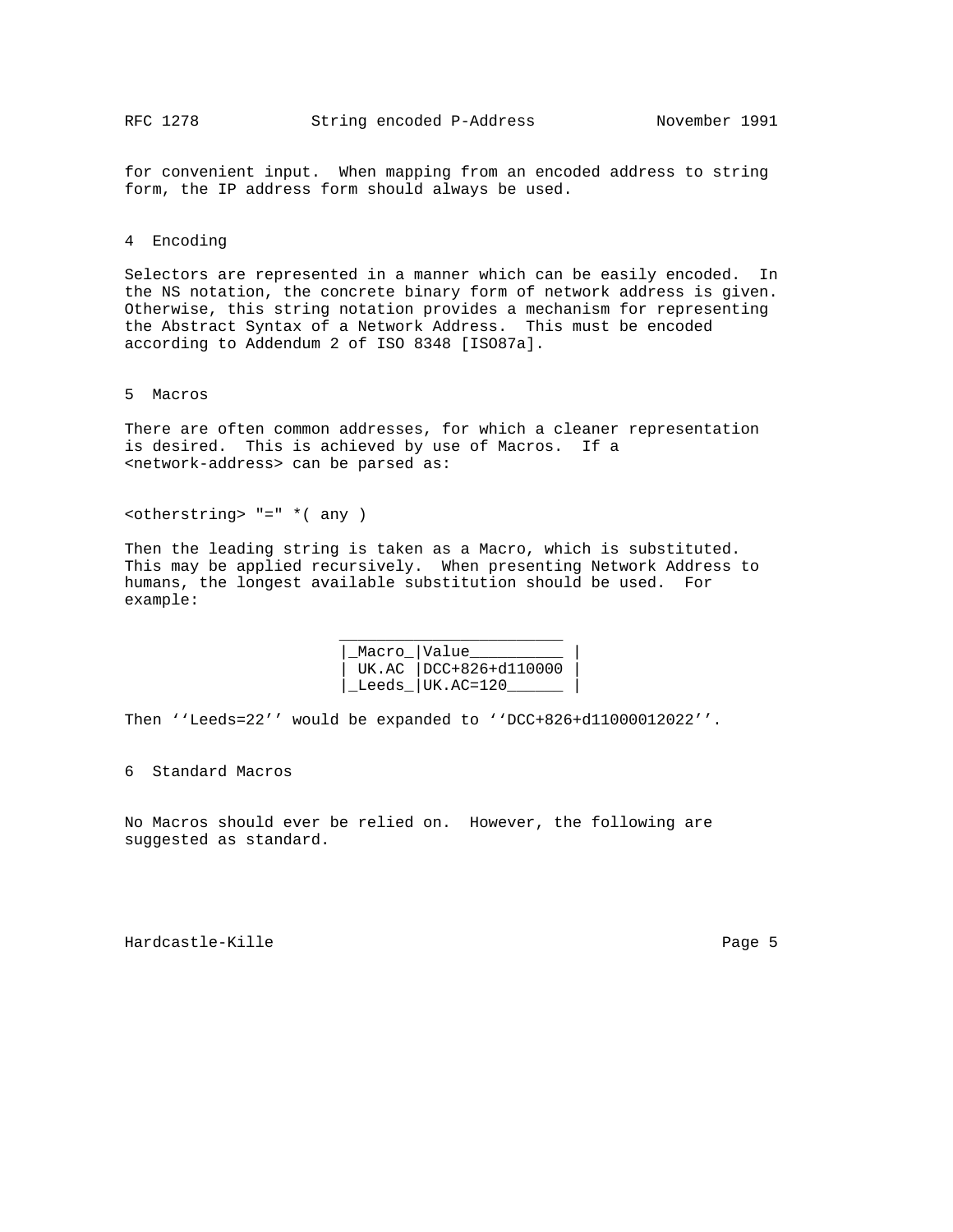| Macro             | Value                       |
|-------------------|-----------------------------|
| $Int - X25(80)$   | TELEX+00728722+X25(80)+01+  |
| $Janet-X25(80)$   | TELEX+00728722+X25(80)+02+  |
| Internet-RFC-1006 | TELEX+00728722+RFC-1006+03+ |
|                   | TELEX+00728722+RFC-1006+06+ |

## 7 References

# References

- [CCI88] The Directory --- overview of concepts, models and services, December 1988. CCITT X.500 Series Recommendations.
- [HK91] S.E. Hardcastle-Kille. Encoding network addresses to support operation over non-osi lower layers. Request for Comments RFC 1277, Department of Computer Science, University College London, November 1991.
- [ISO87a] Information processing systems data communications network services definition: Addendum 2 - network layer addressing, March 1987. ISO TC 97/SC 6.
- [ISO87b] ISO DIS 7498-3 on naming and addressing, May 1987. ISO/IEC/JTC-1/SC 21.
- [Kil89] S.E. Kille. A string encoding of presentation address. Research Note RN/89/14, Department of Computer Science, University College London, February 1989.

## 8 Security Considerations

Security considerations are not discussed in this memo.

9 Author's Address

 Steve Hardcastle-Kille Department of Computer Science University College London Gower Street WC1E 6BT